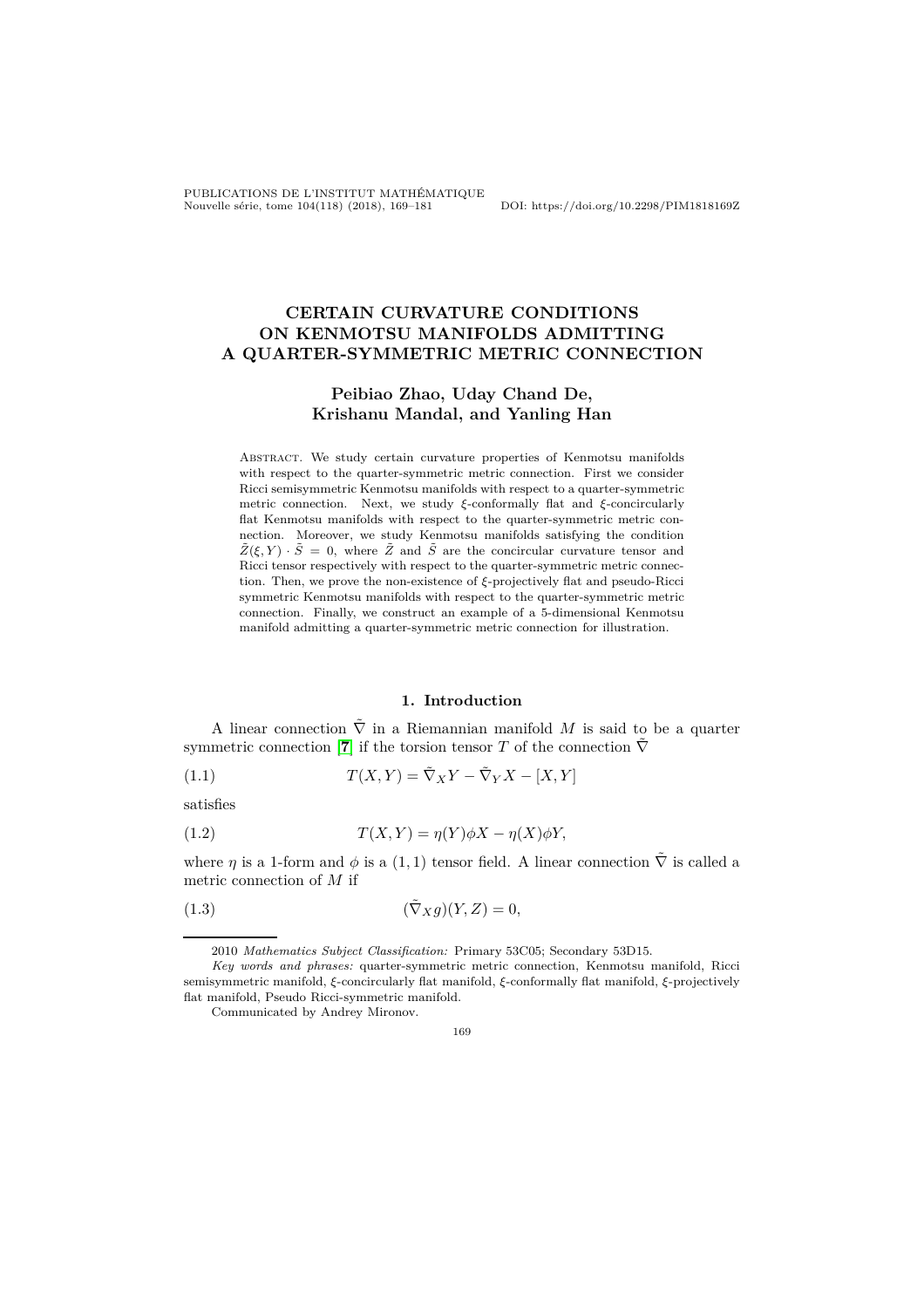where  $X, Y, Z \in \chi(M)$ , where  $\chi(M)$  is the set of all differentiable vector fields on M. A linear connection  $\overline{\nabla}$  satisfying [\(1.2\)](#page-0-0) and [\(1.3\)](#page-0-1) is called a quarter-symmetric metric connection [**[7](#page-11-0)**]. If we change  $\phi X$  by X, then the connection is called a semisymmetric metric connection [**[30](#page-12-0)**]. Thus the notion of quarter-symmetric connection generalizes the notion of the semi-symmetric connection. Semi-symmetric metric connections have been studied by several authors such as Özgür and Sular [**[18,](#page-12-1) [19](#page-12-2)**], Ozen et al [**[20,](#page-12-3) [21](#page-12-4)**], Prvanović [**[23](#page-12-5)**], Smaranda and Andonie [**[26](#page-12-6)**], Singh and Pandey [**[27](#page-12-7)**] and many others.

A transformation in an *n*-dimensional Riemannian manifold *M*, which transforms every geodesic circle of *M* into a geodesic circle of *M*, is said to be a concircular transformation [**[31,](#page-12-8) [14](#page-11-1)**]. A concircular transformation is always a conformal transformation [**[14](#page-11-1)**]. Here, we mean a geodesic circle by a curve in *M* whose first curvature is constant and second curvature is identically zero. Thus, the geometry of concircular transformations is a generalization of inversive geometry in the sense that the change of metric is more general than that induced by a circle preserving diffeomorphism [**[2](#page-11-2)**]. An important invariant of a concircular transformation is the concircular curvature tensor *Z*, defined by [**[31](#page-12-8)**]

<span id="page-1-0"></span>(1.4) 
$$
Z(X,Y)W = R(X,Y)W - \frac{r}{n(n-1)}[g(Y,W)X - g(X,W)Y],
$$

for all  $X, Y, W \in \chi(M)$ , where R is the Riemannain curvature tensor and r is the scalar curvature with respect to the Levi-Civita connection. The importance of concircular transformation and concircular curvature tensor is very well known in the differential geometry of certain *F*-structure such as complex, almost complex, Kähler, almost Kähler, contact and almost contact structure etc., [**[3,](#page-11-3) [34,](#page-12-9) [33](#page-12-10)**].

Riemannian manifolds with vanishing concircular curvature tensor are of constant curvature. Thus, the concircular curvature tensor is a measure of the failure of a Riemannian manifold to be of constant curvature.

The Weyl conformal curvature tensor is defined by [**[33](#page-12-10)**]

<span id="page-1-1"></span>(1.5) 
$$
C(X,Y)Z = R(X,Y)Z - \frac{1}{n-2}\{S(Y,Z)X - S(X,Z)Y + g(Y,Z)QX - g(X,Z)QY\} + \frac{r}{(n-1)(n-2)}\{g(Y,Z)X - g(X,Z)Y\},
$$

where *S* is the Ricci tensor of type (0*,* 2) and *Q* is the Ricci operator defined by

$$
S(X, Y) = g(QX, Y).
$$

Let *M* be an *n*-dimensional Riemannian manifold. If there exists a one-toone correspondence between each coordinate neighborhood of *M* and a domain in Euclidean space such that any geodesic of the Riemannian manifold corresponds to a straight line in the Euclidean space, then *M* is said to be locally projectively flat. For  $n \geq 3$ , M is locally projectively flat if and only if the well-known projective curvature tensor *P* vanishes. Here *P* is defined by [**[28](#page-12-11)**]

<span id="page-1-2"></span>(1.6) 
$$
P(X,Y)Z = R(X,Y)Z - \frac{1}{n-1}[S(Y,Z)X - S(X,Z)Y],
$$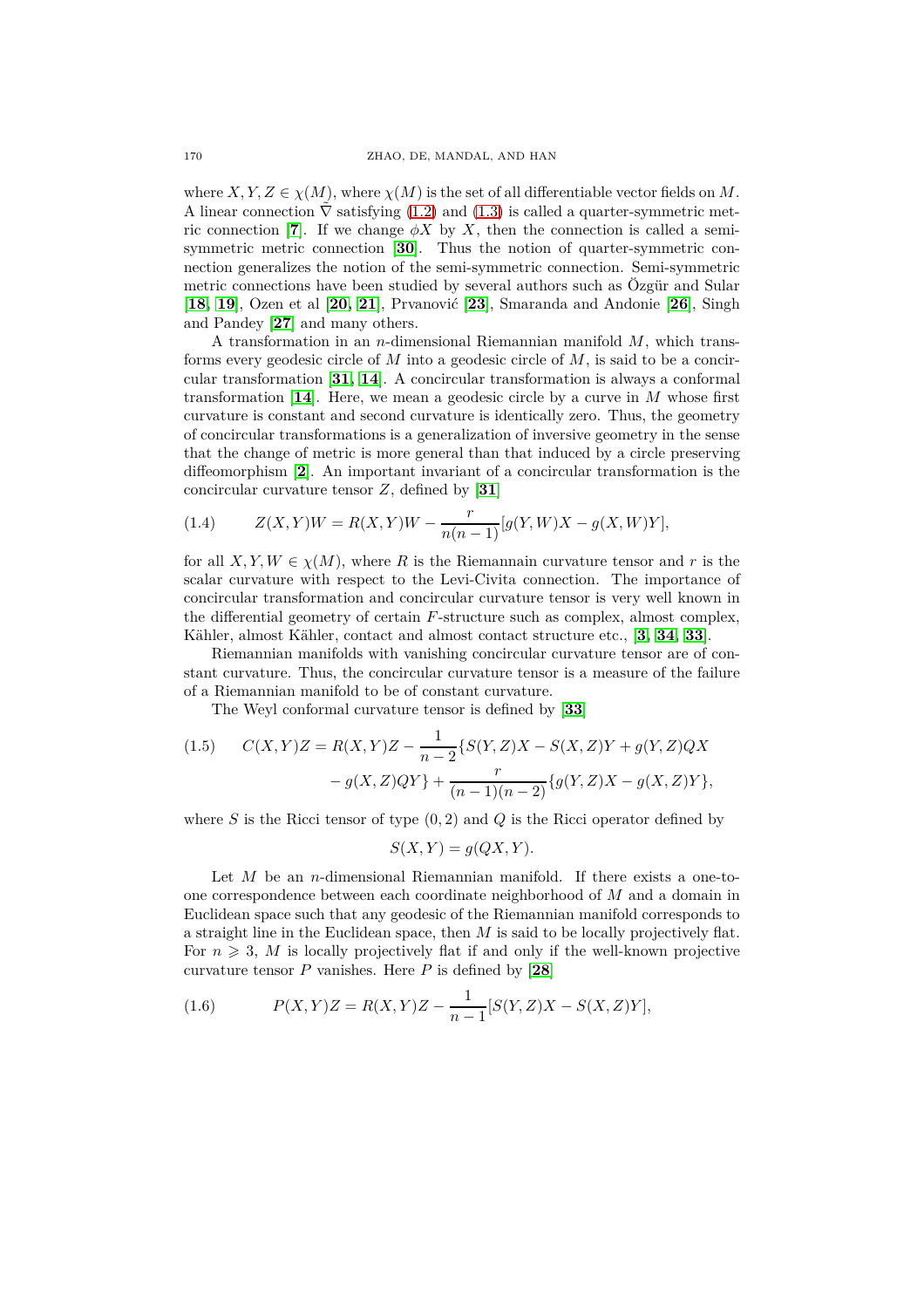for all  $X, Y, Z \in \chi(M)$ . In fact, M is projectively flat if and only if it is of constant curvature. Thus the projective curvature tensor is the measure of the failure of a Riemannian manifold to be of constant curvature.

A non-flat *n*-dimensional Riemannian manifold (*M, g*), *n >* 3 is called pseudo Riccisymmetric [**[5](#page-11-4)**] with respect to the quarter-symmetric metric connection if there exists a non-zero 1-form  $\alpha$  on M such that

<span id="page-2-1"></span>
$$
(1.7) \qquad (\tilde{\nabla}_X \tilde{S})(Y,U) = 2\alpha(X)\tilde{S}(Y,U) + \alpha(Y)\tilde{S}(X,U) + \alpha(U)\tilde{S}(Y,X),
$$

where  $X, Y, U \in \chi(M)$ .

Quarter-symmetric metric connection in a Riemannian manifold have been studied by several authors such as Mandal and De [**[15](#page-11-5)**], Rastogi [**[24,](#page-12-12) [25](#page-12-13)**], Yano and Imai [**[32](#page-12-14)**], Mukhopadhyay, Roy and Barua [**[16](#page-11-6)**], Han et al [**[8,](#page-11-7) [9](#page-11-8)**], Biswas and De [**[4](#page-11-9)**] and many others. Recently, Sular, Özgür and De [**[29](#page-12-15)**] studied quarter-symmetric metric connection in a Kenmotsu manifold.

Motivated by the above studies in the present paper, we study quarter-symmetric metric connection in a Kenmotsu manifold. The paper is organized as follows: In section [2,](#page-2-0) we give a brief account of Kenmotsu manifolds. In section [3,](#page-3-0) we give the curvature tensor and the Ricci tensor of a Kenmotsu manifold with respect to the quarter-symmetric metric connection. Next, in section [4](#page-4-0) we consider Ricci semisymmetric Kenmotsu manifolds with respect to the quarter-symmetric metric connection and prove that a Ricci semisymmetric Kenmotsu manifold with respect to the quarter-symmetric metric connection is an Einstein manifold with respect to the Levi-Civita connection. Section [5](#page-5-0) is devoted to study *ξ*-conformally flat Kenmotsu manifolds with respect to the quarter-symmetric metric connection and prove that a *ξ*-conformally flat Kenmotsu manifold with respect to the quarter-symmetric metric connection is an *η*-Einstein manifold with respect to the Levi-Civita connection. Section [6](#page-6-0) deals with *ξ*-concircularly flat Kenmotsu manifolds with respect to the quarter-symmetric metric connection and prove that if a Kenmotsu manifold is  $\xi$ -concircularly flat then the scalar curvature  $r = -n(n-1)$ . Next, we study Kenmotsu manifolds satisfying the condition  $\tilde{Z}(\xi, Y) \cdot \tilde{S} = 0$ , where  $\tilde{Z}$  and  $\tilde{S}$  are the concircular curvature tensor and Ricci tensor respectively with respect to the quarter-symmetric metric connection and prove that in this case the manifold is *η*-Einstein with respect to the Levi-Civita connection. In section [8,](#page-8-0) we consider *ξ*-projectively flat and pseudo Riccisymmetric Kenmotsu manifolds with respect to the quarter-symmetric metric connection. We obtain the non-existence of these type manifolds. Finally, we construct an example of a 5-dimensional Kenmotsu manifold admitting a quarter-symmetric metric connection to verify some theorems.

#### **2. Kenmotsu Manifolds**

<span id="page-2-0"></span>Let *M* be an  $n=(2m+1)$ -dimensional almost contact metric manifold with an almost contact metric structure  $(\phi, \xi, \eta, g)$ , where  $\phi$  is a [\(1.1\)](#page-0-2) tensor field,  $\xi$  is the associated vector field,  $\eta$  is a [1](#page-11-10)-form and g is the Riemannian metric satisfying [1]

(2.1)  $\phi^2 X = -X + \eta(X)\xi, \quad \eta(\xi) = 1, \quad \phi\xi = 0, \quad \eta(\phi X) = 0,$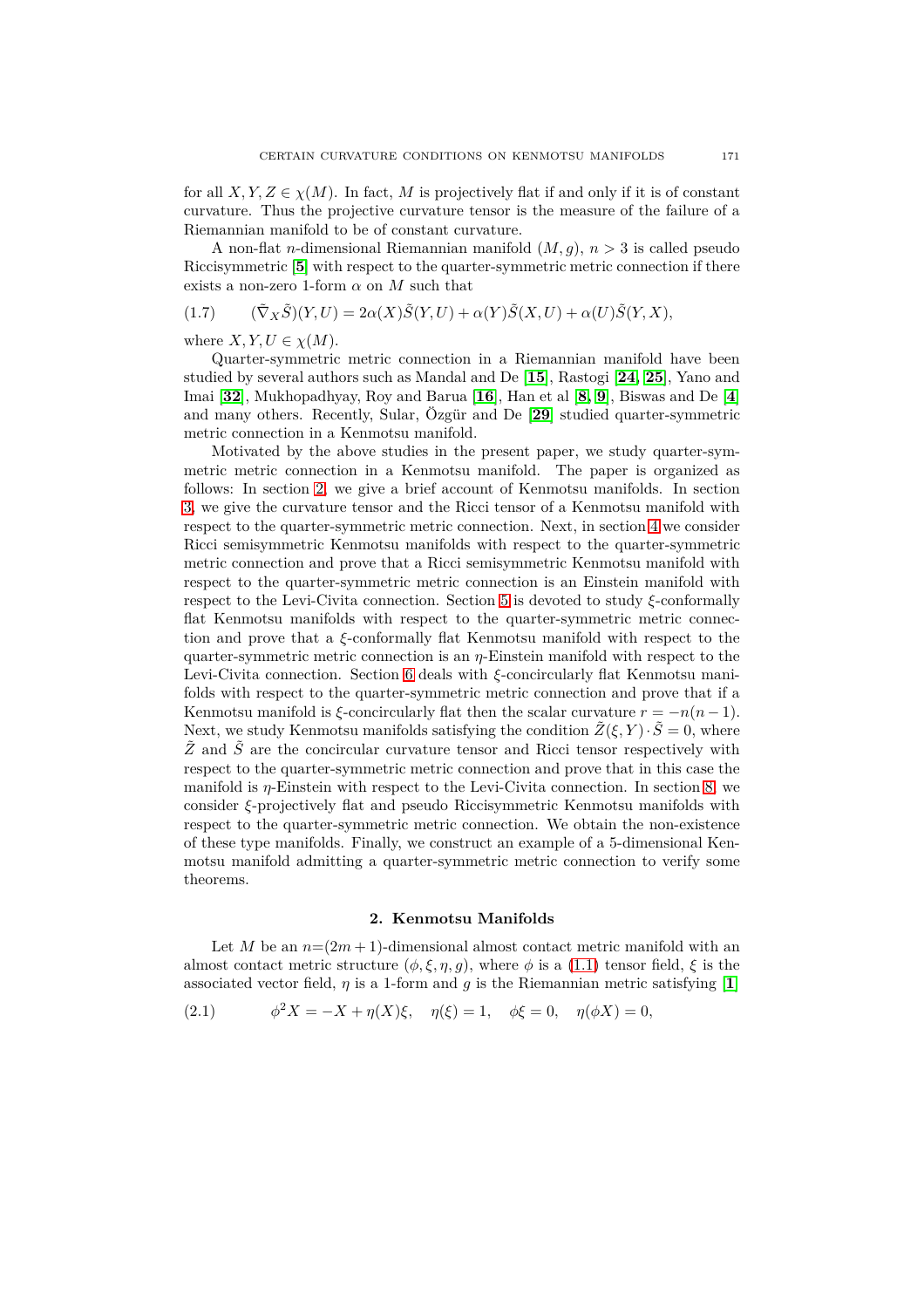<span id="page-3-6"></span>(2.2) 
$$
g(\phi X, \phi Y) = g(X, Y) - \eta(X)\eta(Y),
$$

<span id="page-3-2"></span>(2.3) 
$$
g(\phi X, Y) = -g(X, \phi Y), \quad g(X, \xi) = \eta(X),
$$

for any vector fields *X, Y* on *M*. If an almost contact metric manifold satisfies  $(\nabla_X \phi)Y = g(\phi X, Y)\xi - \eta(Y)\phi X$ , where  $\nabla$  denotes the Levi-Civita connection of *g*, then *M* is called a Kenmotsu manifold [**[12](#page-11-11)**]. From the above equations it follows

<span id="page-3-1"></span>
$$
(2.4) \t\nabla_X \xi = X - \eta(X)\xi,
$$

(2.5) 
$$
(\nabla_X \eta)Y = g(X,Y) - \eta(X)\eta(Y).
$$

In addition to the above results in a Kenmotsu manifold the following conditions hold [**[12,](#page-11-11) [29,](#page-12-15) [11](#page-11-12)**]

$$
R(X,Y)\xi = \eta(X)Y - \eta(Y)X, \quad R(\xi,X)Y = \eta(Y)X - g(X,Y)\xi,
$$
  
\n
$$
S(X,\xi) = -(n-1)\eta(X), \quad Q\xi = -(n-1)\xi, \quad R(\xi,X)\xi = X - \eta(X)\xi,
$$
  
\n
$$
S(\phi X, \phi Y) = S(X,Y) + (n-1)\eta(X)\eta(Y),
$$

<span id="page-3-5"></span><span id="page-3-3"></span>(2.7)  $S(\phi X, Y) = -S(X, \phi Y)$ ,

where *R* is the curvature tensor, *S* is the Ricci tensor and *Q* is the Ricci operator. A Kenmotsu manifold is normal, that is, the Nijenhuis tensor of  $\phi$  equals  $-2d\eta \otimes \xi$ but not Sasakian. Moreover, Kenmotsu manifold is not compact since from the equation [\(2.4\)](#page-3-1) we have div $\xi = n - 1$ . In [[12](#page-11-11)], Kenmotsu showed (1) that locally a Kenmotsu manifold is a warped product  $I \times_f N$ , where *I* is an interval, *N* is a Kähler manifold and f is a warping function defined by  $f(t) = se^t$ , s is a nonzero constant; (2) that a Kenmotsu manifold of constant  $\phi$ -sectional curvature is a space of constant curvature −1, hence it is hyperbolic space. Let *M* be a Kenmotsu manifold. *M* is said to be an *η*-Einstein manifold if there exists the real valued functions *a* and *b* such that  $S(X, Y) = ag(X, Y) + b\eta(X)\eta(Y)$ . For  $b = 0$ , the manifold *M* is an Einstein manifold. Now we state the following:

<span id="page-3-4"></span>Lemma 2.1. [**[12](#page-11-11)**] *Let M be an η-Einstein Kenmotsu manifold of the form*  $S(X, Y) = a g(X, Y) + b g(X) g(Y)$ *. Then*  $a + b = -(n-1)$ *. If*  $b = constant$  $(or, a = constant)$ , then *M* is an Einstein one.

Kenmotsu manifolds have been studied by several authors such as Pitis [**[22](#page-12-16)**], De and Pathak [**[6](#page-11-13)**], Jun, De and Pathak [**[11](#page-11-12)**], Özgür and De [**[17](#page-12-17)**], Kirichenko [**[13](#page-11-14)**], Hong et al [**[10](#page-11-15)**] and many others.

#### <span id="page-3-7"></span>**3. Curvature Tensor**

<span id="page-3-0"></span>The quarter-symmetric metric connection  $\tilde{\nabla}$  and the Levi-Civita connection  $\nabla$ on a Kenmotsu manifold are related by [**[29](#page-12-15)**]

(3.1) 
$$
\tilde{\nabla}_X Y = \nabla_X Y - \eta(X) \phi Y,
$$

for all vector fields *X, Y* on *M*. Let *R*˜ and *R* be the Riemannian curvature tensor with respect to the quarter-symmetric metric connection and Levi-Civita connection respectively of a Kenmotsu manifold. Then the relation between  $\tilde{R}$  and  $R$  is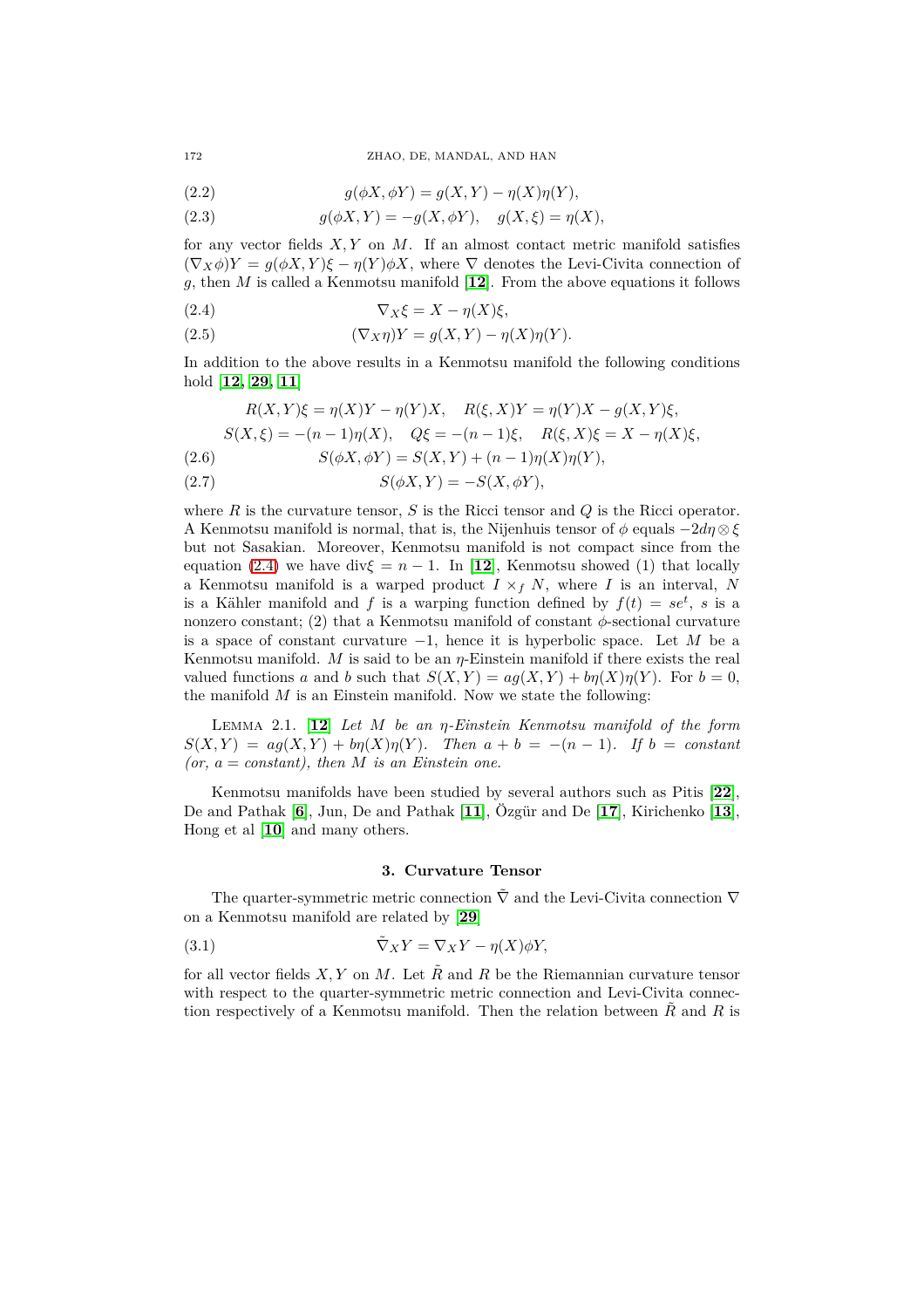given by [**[29](#page-12-15)**]

$$
\tilde{R}(X,Y)Z = R(X,Y)Z + \eta(X)g(\phi Y, Z)\xi - \eta(Y)g(\phi X, Z)\xi
$$

$$
-\eta(X)\eta(Z)\phi Y + \eta(Y)\eta(Z)\phi X.
$$

Also in a Kenmotsu manifold with respect to the quarter-symmetric metric connection the following relations hold [**[29](#page-12-15)**]

<span id="page-4-1"></span>(3.2) 
$$
\tilde{R}(X,Y)\xi = \eta(X)Y - \eta(Y)X - \eta(X)\phi Y + \eta(Y)\phi X,
$$

<span id="page-4-2"></span>(3.3) 
$$
\tilde{R}(X,\xi)Y = g(X,Y)\xi - \eta(Y)X - g(\phi X,Y)\xi + \eta(Y)\phi X,
$$

<span id="page-4-5"></span>(3.4) 
$$
\tilde{R}(\xi, X)\xi = X - \eta(X)\xi - \phi X,
$$

<span id="page-4-4"></span>(3.5) 
$$
\tilde{S}(X,Y) = S(X,Y) + g(\phi X, Y),
$$

<span id="page-4-7"></span>(3.6) 
$$
\tilde{S}(X,\xi) = S(X,\xi) = -(n-1)\eta(X),
$$

<span id="page-4-8"></span>(3.7)  $\tilde{r} = r$ ,

where  $\tilde{S}$  and  $\tilde{r}$  are the Ricci tensor and the scalar curvature respectively with respect to the quarter-symmetric metric connection. Moreover, it is noted that the Ricci tensor  $\tilde{S}$  with respect to the quarter-symmetric metric connection is not symmetric. Using expressions  $(3.2)$  and  $(3.3)$ , the following are easily obtained from  $(1.4)$ 

<span id="page-4-9"></span>(3.8) 
$$
\tilde{Z}(\xi, Y)U = \left[1 + \frac{\tilde{r}}{n(n-1)}\right] [\eta(U)Y - g(Y,U)\xi] + g(\phi Y, U)\xi - \eta(U)\phi Y
$$

<span id="page-4-10"></span><span id="page-4-0"></span>(3.9) 
$$
\tilde{Z}(\xi, Y)\xi = \left[1 + \frac{\tilde{r}}{n(n-1)}\right][Y - \eta(Y)\xi] - \phi Y.
$$

## **4. Ricci Semisymmetric Kenmotsu Manifolds with Respect to the Quarter-symmetric Metric Connection**

In this section we consider Ricci semisymmetric Kenmotsu manifold with respect to the quarter-symmetric metric connection  $\tilde{\nabla}$ .

DEFINITION 4.1. A manifold  $M$  is said to be Ricci semisymmetric manifold if it satisfies  $R(X, Y) \cdot S = 0$ , where R is (1,3)-type curvature tensor and S is the (0*,* 2)-type Ricci tensor.

Let us consider an *n*-dimensional Kenmotsu manifold which is Ricci semisymmetric with respect to the quarter-symmetric metric connection, that is,

<span id="page-4-3"></span>
$$
\tilde{R}(X,Y)\cdot\tilde{S}=0,
$$

where  $\tilde{R}(X, Y)$  denotes the derivation of the tensor algebra at each point of the manifold. This implies

(4.1) 
$$
\tilde{S}(\tilde{R}(X,Y)U,V) + \tilde{S}(U,\tilde{R}(X,Y)V) = 0.
$$

Substituting  $X = \xi$  in [\(4.1\)](#page-4-3) and using [\(3.5\)](#page-4-4) we get

$$
S(\tilde{R}(\xi, Y)U, V) + S(U, \tilde{R}(\xi, Y)V) - g(\tilde{R}(\xi, Y)U, \phi V) + g(\phi U, \tilde{R}(\xi, Y)V) = 0.
$$

Putting  $U = \xi$  in the above equation and in view of [\(3.3\)](#page-4-2) and [\(3.4\)](#page-4-5) yields

<span id="page-4-6"></span>(4.2) 
$$
S(Y, V) - S(\phi Y, V) + (n-2)g(\phi V, Y) + ng(Y, V) - \eta(Y)\eta(V) = 0.
$$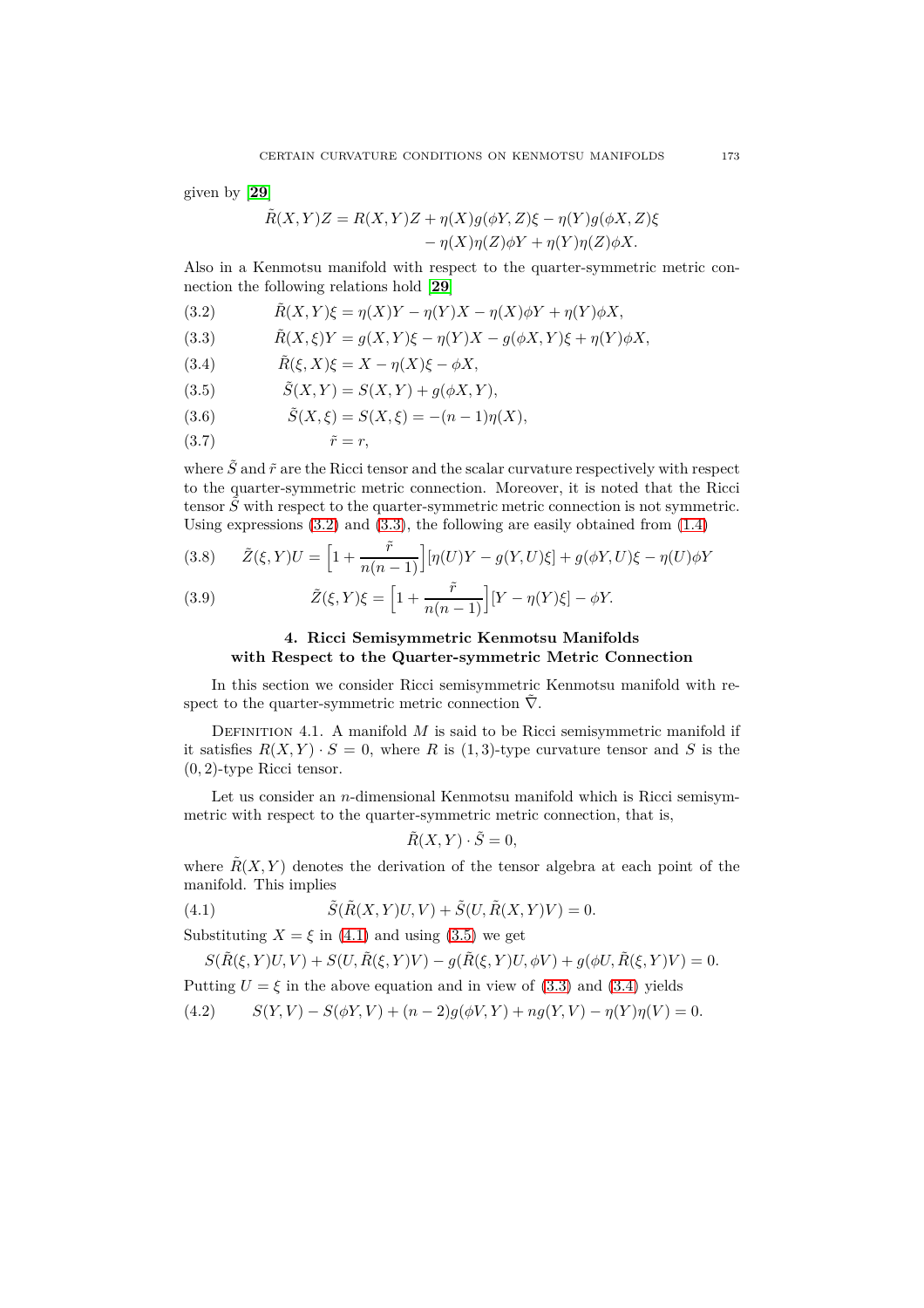Interchanging *Y* and *V* in the above equation we have

<span id="page-5-1"></span>(4.3)  $S(V, Y) - S(\phi V, Y) + (n-2)g(\phi Y, V) + ng(V, Y) - \eta(V)\eta(Y) = 0.$ Adding  $(4.2)$  and  $(4.3)$  and using the facts  $(2.3)$  and  $(2.7)$  we obtain

<span id="page-5-2"></span>(4.4)  $S(Y, V) = -nq(Y, V) + \eta(Y)\eta(V).$ 

Hence by Lemma [2.1,](#page-3-4) [\(4.4\)](#page-5-2) implies that the manifold is an *η*-Einstein manifold. Now, in this position we can state the following:

<span id="page-5-3"></span>Theorem 4.1. *Let M be a Ricci semisymmetric Kenmotsu manifold with respect to the quarter-symmetric metric connection*  $\tilde{\nabla}$ *. Then the manifold is an η*-*Einstein manifold with respect to the Levi-Civita connection.*

Now, using Lemma [2.1](#page-3-4) and Theorem [4.1](#page-5-3) we can state the following:

<span id="page-5-5"></span>Theorem 4.2. *Let M be a Ricci semisymmetric Kenmotsu manifold with re*spect to the quarter-symmetric metric connection  $\tilde{\nabla}$ . Then the manifold is an Ein*stein manifold with respect to the Levi-Civita connection.*

Since Ricci symmetric manifold  $(\tilde{\nabla} \tilde{S} = 0)$  with respect to the quarter-symmetric metric connection implies  $\tilde{R} \cdot \tilde{S} = 0$ , therefore we obtain the following:

Corollary 4.1. *If a Kenmotsu manifold is Ricci symmetric with respect to the quarter-symmetric metric connection, then the manifold is an Einstein manifold with respect to the Levi-Civita connection.*

## <span id="page-5-0"></span>**5.** *ξ***-conformally Flat Kenmotsu Manifolds with Respect to the Quarter-symmetric Metric Connection**

*ξ*-conformally flat *K*-contact manifolds have been studied by Zhen et al [**[35](#page-12-18)**]. Since at each point  $p \in M^n$  the tangent space  $T_p(M^n)$  can be decomposed into the direct sum  $T_p(M^n) = \phi(T_p(M^n)) \oplus {\xi_p}$ , where  ${\xi_p}$  is the one-dimensional linear subspace of  $T_p(M^n)$  generated by  $\xi_p$ , the conformal curvature tensor *C* is a map

$$
C: T_p(M^n) \times T_p(M^n) \times T_p(M^n) \to \phi(T_p(M^n)) \oplus \{\xi_p\}.
$$

DEFINITION 5.1. [[35](#page-12-18)] An almost contact metric manifold  $M^n$  is called  $\xi$ conform-ally flat if the projection of the image of *C* onto  $\{\xi_p\}$  is zero, that is,  $C(X, Y)\xi = 0$ , where *C* is the conformal curvature tensor defined in [\(1.5\)](#page-1-1).

This section deals with *ξ*-conformally flat Kenmotsu manifold with respect to the quarter-symmetric metric connection  $\nabla$ , that is,  $C(X, Y)\xi = 0$ . From this and  $(1.5)$  we have

<span id="page-5-4"></span>(5.1) 
$$
\tilde{R}(X,Y)\xi - \frac{1}{n-2}[\tilde{S}(Y,\xi)X - \tilde{S}(X,\xi)Y + \eta(Y)\tilde{Q}X - \eta(X)\tilde{Q}Y] + \frac{\tilde{r}}{(n-1)(n-2)}[\eta(Y)X - \eta(X)Y] = 0.
$$

With the help of  $(3.2)$ ,  $(3.5)$  and  $(3.6)$  we have from  $(5.1)$ 

$$
\eta(Y)QX - \eta(X)QY = \left[1 + \frac{\tilde{r}}{n-1}\right] [\eta(Y)X - \eta(X)Y]
$$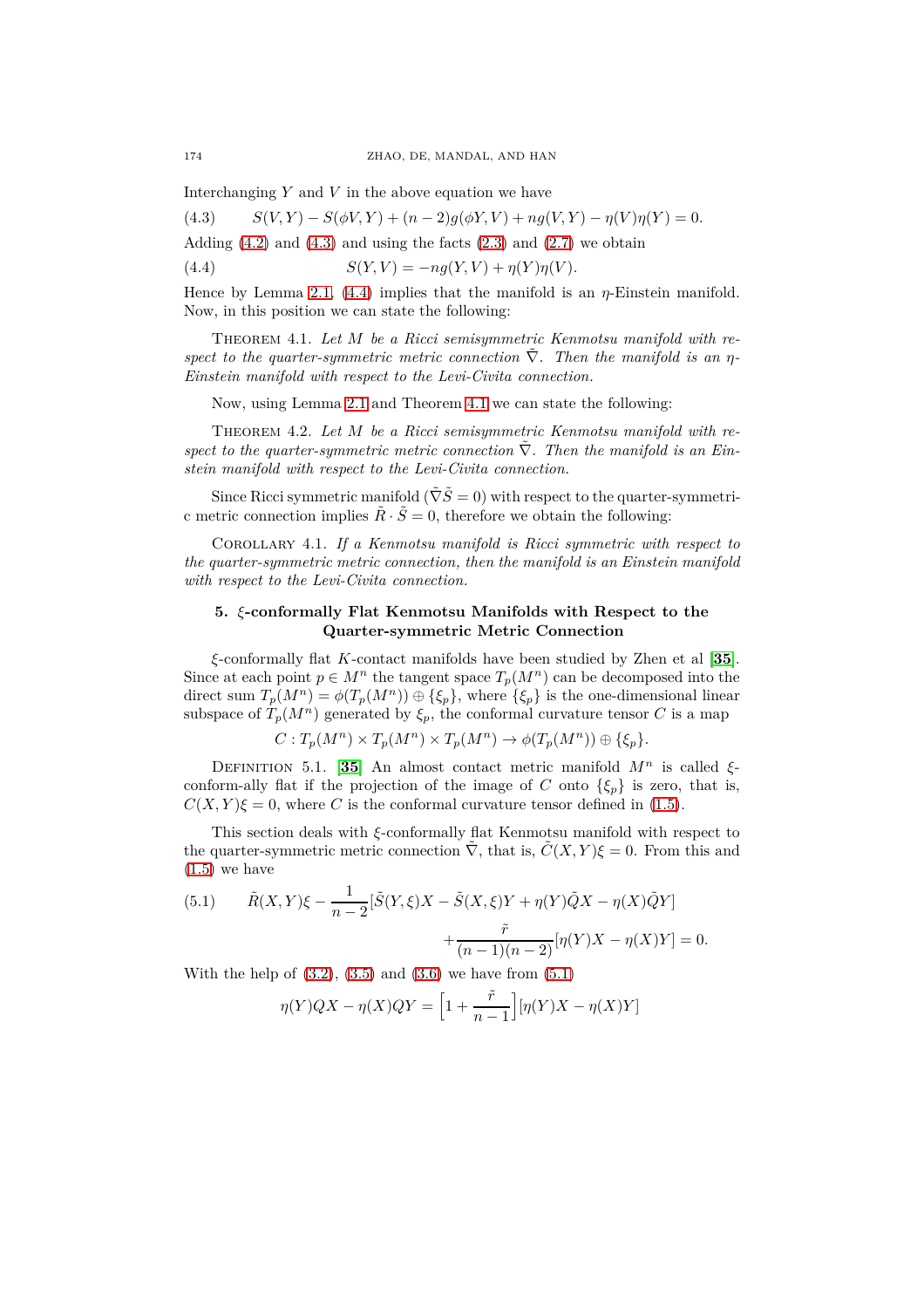$$
+ (n-3)[\eta(Y)\phi X - \eta(X)\phi Y].
$$

Substituting  $Y = \xi$  in the above equation and using [\(3.7\)](#page-4-8) we have

<span id="page-6-1"></span>(5.2) 
$$
QX = \left(1 + \frac{r}{n-1}\right)X - \left(n + \frac{r}{n-1}\right)\eta(Y)\xi + (n-3)\phi X.
$$

Taking the inner product of [\(5.2\)](#page-6-1) with *Y* , we have

<span id="page-6-2"></span>(5.3) 
$$
S(X,Y) = \left(1 + \frac{r}{n-1}\right)g(X,Y) - \left(n + \frac{r}{n-1}\right)\eta(X)\eta(Y) + (n-3)g(\phi X, Y),
$$

where  $S(X, Y) = g(QX, Y)$ . Interchanging X and Y in the above equation we obtain

<span id="page-6-3"></span>(5.4) 
$$
S(Y, X) = \left(1 + \frac{r}{n-1}\right)g(Y, X) - \left(n + \frac{r}{n-1}\right)\eta(Y)\eta(X) + (n-3)g(\phi Y, X).
$$

Adding  $(5.3)$  and  $(5.4)$  and using fact  $(2.3)$  yields

<span id="page-6-4"></span>(5.5) 
$$
S(X,Y) = \left(1 + \frac{r}{n-1}\right)g(X,Y) - \left(n + \frac{r}{n-1}\right)\eta(X)\eta(Y).
$$

Therefore by Lemma [2.1,](#page-3-4) [\(5.5\)](#page-6-4) shows that the manifold under consideration is an *η*-Einstein manifold. This leads to the following:

Theorem 5.1. *A ξ-conformally flat Kenmotsu manifold with respect to the quarter-symmetric metric connection is an η-Einstein manifold.*

Since the conformally flatness implies *ξ*-conformally flat, therefore from the above theorem we state the following:

<span id="page-6-0"></span>Corollary 5.1. *A conformally flat Kenmotsu manifold with respect to the quarter-symmetric metric connection is an η-Einstein manifold.*

## <span id="page-6-5"></span>**6.** *ξ***-concircularly flat Kenmotsu manifolds with respect to the quarter-symmetric metric connection**

Analogously to the definition of *ξ*-conformally flat almost contact metric manifold, we define *ξ*-concircularly flat Kenmotsu manifolds.

Definition 6.1. A Kenmotsu manifold *M* is said to be *ξ*-concircularly flat with respect to the quarter-symmetric metric connection if it satisfies

(6.1) 
$$
\tilde{Z}(X,Y)\xi = 0,
$$

for any vector fields  $X, Y \in \chi(M)$  and  $\tilde{Z}$  is the concircular curvature tensor defined by [\(1.4\)](#page-1-0) with respect to the quarter-symmetric metric connection.

In this section we study *ξ*-concircularly flat Kenmotsu manifolds with respect to the quarter-symmetric metric connection  $\overline{\nabla}$ . Then from [\(1.4\)](#page-1-0) and [\(6.1\)](#page-6-5), we have

<span id="page-6-6"></span>(6.2) 
$$
\tilde{R}(X,Y)\xi - \frac{\tilde{r}}{n(n-1)}[\eta(Y)X - \eta(X)Y] = 0.
$$

Using  $(3.2)$  and  $(3.7)$  we obtain from  $(6.2)$ 

<span id="page-6-7"></span>(6.3) 
$$
\[1 + \frac{r}{n(n-1)}\big] [\eta(X)Y - \eta(Y)X] - \eta(X)\phi Y + \eta(Y)\phi X = 0.
$$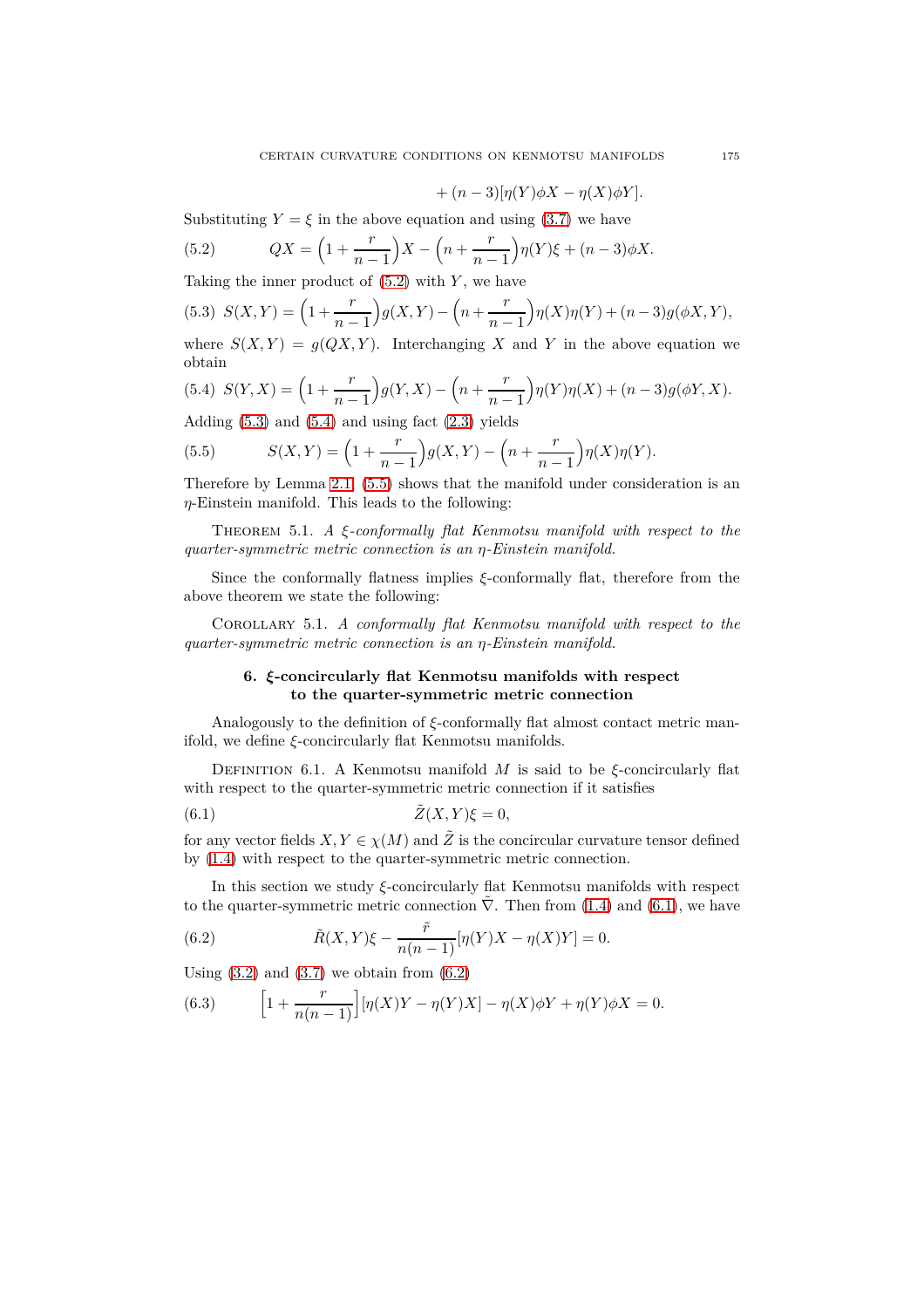Taking the inner product of [\(6.3\)](#page-6-7) with *U* we obtain

<span id="page-7-0"></span>(6.4) 
$$
\left[1 + \frac{r}{n(n-1)}\right] [\eta(X)g(Y, U) - \eta(Y)g(X, U)] - \eta(X)g(\phi Y, U) + \eta(Y)g(\phi X, U) = 0.
$$

Now putting  $Y = U = e_i$  in [\(6.4\)](#page-7-0), where  $\{e_i\}$  is an orthonormal basis of the tangent space at each point of the manifold, and taking summation over  $i = 1, 2, \ldots, n$ we get  $\left[1 + \frac{r}{n(n-1)}\right](n-1)\eta(X) = 0$ . Hence for  $n \geq 3$ , the scalar curvature  $r = -n(n-1)$ . Therefore we conclude the following:

<span id="page-7-7"></span>THEOREM 6.1. *If an n-dimensional*  $(n \geq 3)$  *Kenmotsu manifold is*  $\xi$ -concircula*rly flat with respect to the quarter-symmetric metric connection, then the scalar curvature*  $r = -n(n-1)$ *.* 

# <span id="page-7-1"></span>**7.** Kenmotsu Manifolds Satisfying the Condition  $\tilde{Z}(\xi, Y) \cdot \tilde{S} = 0$

This section is devoted to study Kenmotsu manifold satisfying the condition

(7.1) 
$$
\tilde{Z}(\xi, Y) \cdot \tilde{S} = 0,
$$

where  $\tilde{Z}$  and  $\tilde{S}$  are the concircular curvature tensor and Ricci tensor respectively with respect to the quarter-symmetric metric connection. Equation  $(7.1)$  implies

<span id="page-7-2"></span>(7.2) 
$$
\tilde{S}(\tilde{Z}(\xi, Y)U, V) + \tilde{S}(U, \tilde{Z}(\xi, Y)V) = 0.
$$

In view of  $(3.5)$  and  $(7.2)$  we have

<span id="page-7-3"></span>(7.3) 
$$
S(\tilde{Z}(\xi, Y)U, V) - g(\tilde{Z}(\xi, Y)U, \phi V) + S(U, \tilde{Z}(\xi, Y)V) + g(\phi U, \tilde{Z}(\xi, Y)V) = 0.
$$

Putting  $U = \xi$  in [\(7.3\)](#page-7-3), we get

<span id="page-7-4"></span>(7.4) 
$$
S(\tilde{Z}(\xi,Y)\xi,V) - g(\tilde{Z}(\xi,Y)\xi,\phi V) + S(\xi,\tilde{Z}(\xi,Y)V) = 0.
$$

With the help of  $(3.7), (3.8)$  $(3.7), (3.8)$  $(3.7), (3.8)$  and  $(3.9)$  we have from  $(7.4)$ 

<span id="page-7-5"></span>(7.5) 
$$
\left[1 + \frac{r}{n(n-1)}\right][S(Y, V) + (n-1)\eta(Y)\eta(V)] - S(\phi Y, V) - \left\{\left[1 + \frac{r}{n(n-1)}\right]g(Y, \phi V) - g(\phi Y, \phi V)\right\} - (n-1)\left\{\left[1 + \frac{r}{n(n-1)}\right][\eta(V)\eta(Y) - g(Y, V)] + g(\phi Y, V)\right\} = 0.
$$

Interchanging *Y* and *V* in [\(7.5\)](#page-7-5) yields

<span id="page-7-6"></span>(7.6) 
$$
\left[1 + \frac{r}{n(n-1)}\right] [S(V, Y) + (n-1)\eta(V)\eta(Y)] - S(\phi V, Y) - \left\{\left[1 + \frac{r}{n(n-1)}\right]g(V, \phi Y) - g(\phi V, \phi Y)\right\} - (n-1)\left\{\left[1 + \frac{r}{n(n-1)}\right] [\eta(Y)\eta(V) - g(V, Y)] + g(\phi V, Y)\right\} = 0.
$$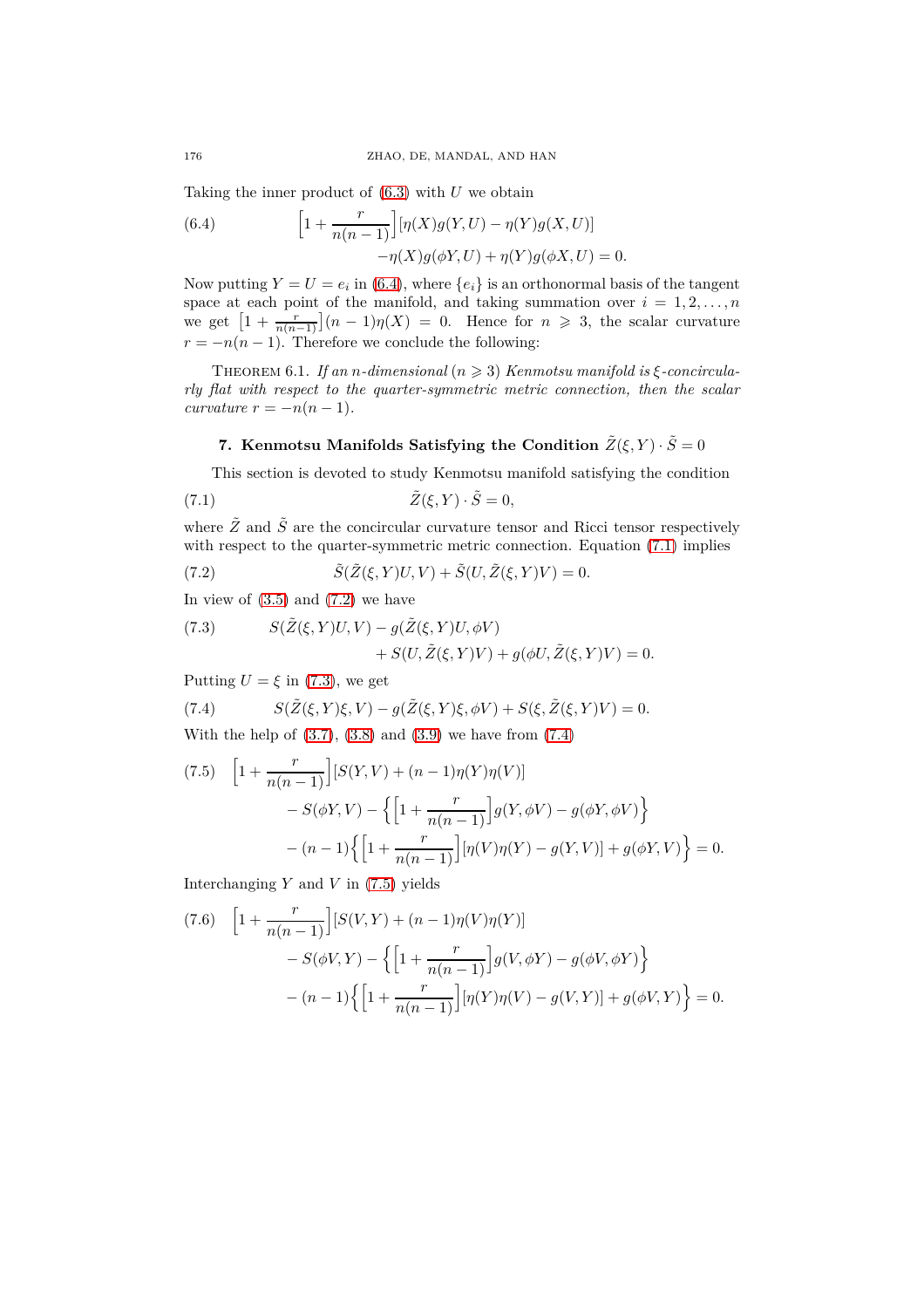Subtracting  $(7.5)$  from  $(7.6)$ , we get

<span id="page-8-1"></span>(7.7) 
$$
S(\phi Y, V) - S(\phi V, Y) - \left[1 + \frac{r}{n(n-1)}\right] [g(V, \phi Y) - g(Y, \phi V)] - (n-1)[g(\phi V, Y) - g(\phi Y, V)] = 0.
$$

In view of  $(2.7)$ ,  $(2.3)$  and  $(7.7)$  we have

<span id="page-8-2"></span>(7.8) 
$$
S(\phi Y, V) = \left[2 - n + \frac{r}{n(n-1)}\right]g(\phi Y, V).
$$

Substituting  $V = \phi V$  in [\(7.8\)](#page-8-2) and using [\(2.6\)](#page-3-5) and [\(2.2\)](#page-3-6) we obtain

<span id="page-8-3"></span>(7.9) 
$$
S(Y,V) = \left[2 - n + \frac{r}{n(n-1)}\right]g(Y,V) - \left[1 + \frac{r}{n(n-1)}\right]\eta(Y)\eta(V).
$$

Hence by Lemma [2.1,](#page-3-4) [\(7.9\)](#page-8-3) shows the manifold under consideration is an *η*-Einstein manifold.

From the above discussions we have the following:

THEOREM 7.1. *If a Kenmotsu manifold satisfies the condition*  $\tilde{Z}(\xi, Y) \cdot \tilde{S} = 0$ *with respect to the quarter-symmetric metric connection, then the manifold is an η-Einstein manifold with respect to the Levi-Civita connection.*

## <span id="page-8-0"></span>**8. Non-existence of Certain Kinds of Kenmotsu Manifolds with Respect to the Quarter-symmetric Metric Connection**

Theorem 8.1. *There is no ξ-projectively flat Kenmotsu manifold with respect to the quarter-symmetric metric connection*  $\tilde{\nabla}$ *.* 

Proof. Let us suppose that there exists a *ξ*-projectively flat Kenmotsu manifold *M* with respect to the quarter-symmetric metric connection  $\overline{V}$ . Then we have  $\tilde{P}(X, Y)\xi = 0$ , for any vector fields *X* and *Y* on *M*. From this and [\(1.6\)](#page-1-2) we have

<span id="page-8-4"></span>(8.1) 
$$
\tilde{R}(X,Y)\xi - \frac{1}{n-1}[\tilde{S}(Y,\xi)X - \tilde{S}(X,\xi)Y] = 0.
$$

With the help of  $(3.2)$  and  $(3.6)$  we obtain from  $(8.1)$ 

<span id="page-8-5"></span>(8.2) 
$$
\eta(Y)\phi X - \eta(X)\phi Y = 0.
$$

Taking  $Y = \xi$  in [\(8.2\)](#page-8-5) and using the facts  $\phi \xi = 0$  and  $\eta(\xi) = 1$ , we get  $\phi X = 0$ , which is a contradiction. Therefore the statement of this theorem follows.  $\Box$ 

Theorem 8.2. *There is no pseudo Riccisymmetric Kenmotsu manifold with respect to the quarter-symmetric metric connection*  $\nabla$ *.* 

PROOF. Suppose that there exists a pseudo Riccisymmetric Kenmotsu manifold *M* with respect to the quarter-symmetric metric connection  $\overline{V}$ . Then from  $(1.7)$  we have

<span id="page-8-6"></span>(8.3) 
$$
(\tilde{\nabla}_X \tilde{S})(Y, U) = 2\alpha(X)\tilde{S}(Y, U) + \alpha(Y)\tilde{S}(X, U) + \alpha(U)\tilde{S}(Y, X).
$$

Taking  $U = \xi$  in [\(8.3\)](#page-8-6) and using [\(3.6\)](#page-4-7) we obtain

<span id="page-8-7"></span>
$$
(8.4) \qquad (\tilde{\nabla}_X \tilde{S})(Y,\xi) = -2(n-1)\alpha(X)\eta(Y) - (n-1)\alpha(Y)\eta(X) + \alpha(\xi)\tilde{S}(Y,X).
$$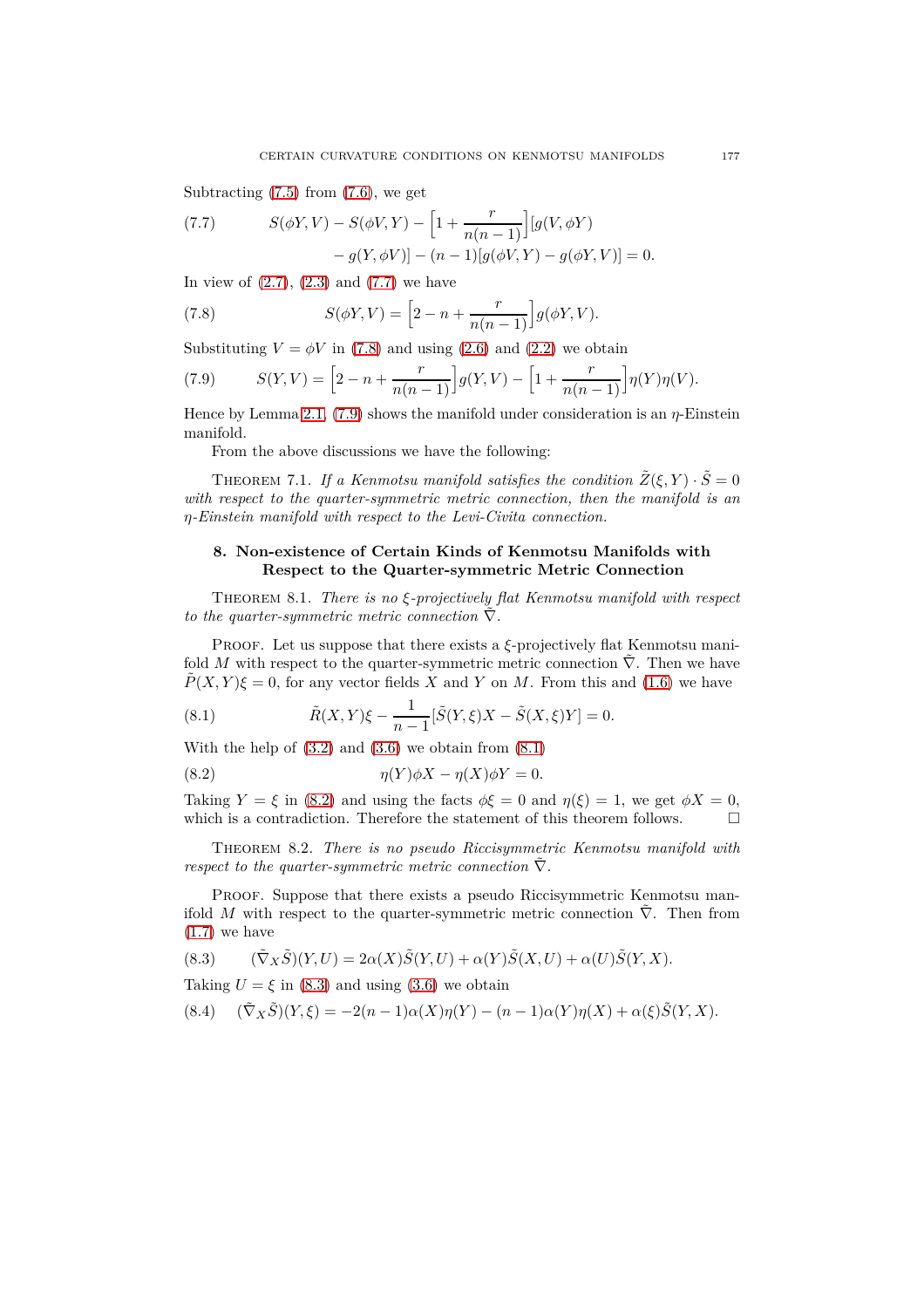On the other hand, by the covariant differentiation of the Ricci tensor  $\tilde{S}$  with respect to the quarter-symmetric metric connection  $\overline{\nabla}$ , we have

<span id="page-9-0"></span>(8.5) 
$$
(\tilde{\nabla}_X \tilde{S})(Y, U) = \tilde{\nabla}_X \tilde{S}(Y, U) - \tilde{S}(\tilde{\nabla}_X Y, U) - \tilde{S}(Y, \tilde{\nabla}_X U).
$$

So putting  $U = \xi$  in [\(8.5\)](#page-9-0) and using [\(3.5\)](#page-4-4), [\(3.1\)](#page-3-7) and [\(2.4\)](#page-3-1) we get

(8.6) 
$$
(\tilde{\nabla}_X \tilde{S})(Y,\xi) = -(n-1)g(X,Y) - S(X,Y) - g(X,\phi Y).
$$

Then comparing the right hand sides of equations [\(8.4\)](#page-8-7) and [\(8.6\)](#page-9-1), we obtain

<span id="page-9-2"></span><span id="page-9-1"></span>
$$
-2(n-1)\alpha(X)\eta(Y) - (n-1)\alpha(Y)\eta(X) + \alpha(\xi)\tilde{S}(Y,X) = -(n-1)g(X,Y) - S(X,Y) - g(X,\phi Y).
$$

Substituting *X* and *Y* with  $\xi$  in the above equation we find (since  $n > 3$ )

$$
\alpha(\xi) = 0.
$$

Now we show that  $\alpha = 0$  holds for any vector field on *M*. Taking  $Y = \xi$  in [\(8.4\)](#page-8-7) and using [\(8.7\)](#page-9-2) we have  $(\tilde{\nabla}_X \tilde{S})(\xi, \xi) = -2(n-1)\alpha(X)$ . By the use of [\(8.6\)](#page-9-1) we find  $\alpha(X) = 0$  for every vector field *X* on *M*, which implies that  $\alpha = 0$  on *M*. This contradicts to the definition of pseudo Ricci<br>symmetry.  $\hfill \square$ 

### **9. Example of a 5-dimensional Kenmotsu Manifold Admitting a Quarter-symmetric Metric Connection**

We consider the 5-dimensional manifold  $M = \{(x, y, z, u, v) \in \mathbb{R}^5\}$ , where  $(x, y, z, u, v)$  are the standard coordinates in  $\mathbb{R}^5$ . We choose the vector fields

$$
e_1 = e^{-v} \frac{\partial}{\partial x}, \quad e_2 = e^{-v} \frac{\partial}{\partial y}, \quad e_3 = e^{-v} \frac{\partial}{\partial z}, \quad e_4 = e^{-v} \frac{\partial}{\partial u}, \quad e_5 = \frac{\partial}{\partial v},
$$

which are linearly independent at each point of *M*.

Let *g* be the Riemannian metric defined by

$$
g(e_i, e_j) = 0, \qquad i \neq j, \quad i, j = 1, 2, 3, 4, 5
$$

$$
g(e_1, e_1) = g(e_2, e_2) = g(e_3, e_3) = g(e_4, e_4) = g(e_5, e_5) = 1.
$$

Let *η* be the 1-form defined by  $\eta(Z) = q(Z, e_5)$ , for any  $Z \in \chi(M)$ . Let  $\phi$  be the (1, 1)-tensor field defined by

$$
\phi e_1 = e_3
$$
,  $\phi e_2 = e_4$ ,  $\phi e_3 = -e_1$ ,  $\phi e_4 = -e_2$ ,  $\phi e_5 = 0$ .

Using the linearity of  $\phi$  and  $q$ , we have

$$
\eta(e_5) = 1, \quad \phi^2(Z) = -Z + \eta(Z)e_5, \quad g(\phi Z, \phi U) = g(Z, U) - \eta(Z)\eta(U),
$$

for any  $U, Z \in \chi(M)$ . Thus, for  $e_5 = \xi, M(\phi, \xi, \eta, g)$  defines an almost contact metric manifold. The 1-form  $\eta$  is closed. We have

$$
\Omega\Big(\frac{\partial}{\partial x},\frac{\partial}{\partial z}\Big)=g\Big(\frac{\partial}{\partial x},\phi\frac{\partial}{\partial z}\Big)=g\Big(\frac{\partial}{\partial x},-\frac{\partial}{\partial x}\Big)=-e^{2v}.
$$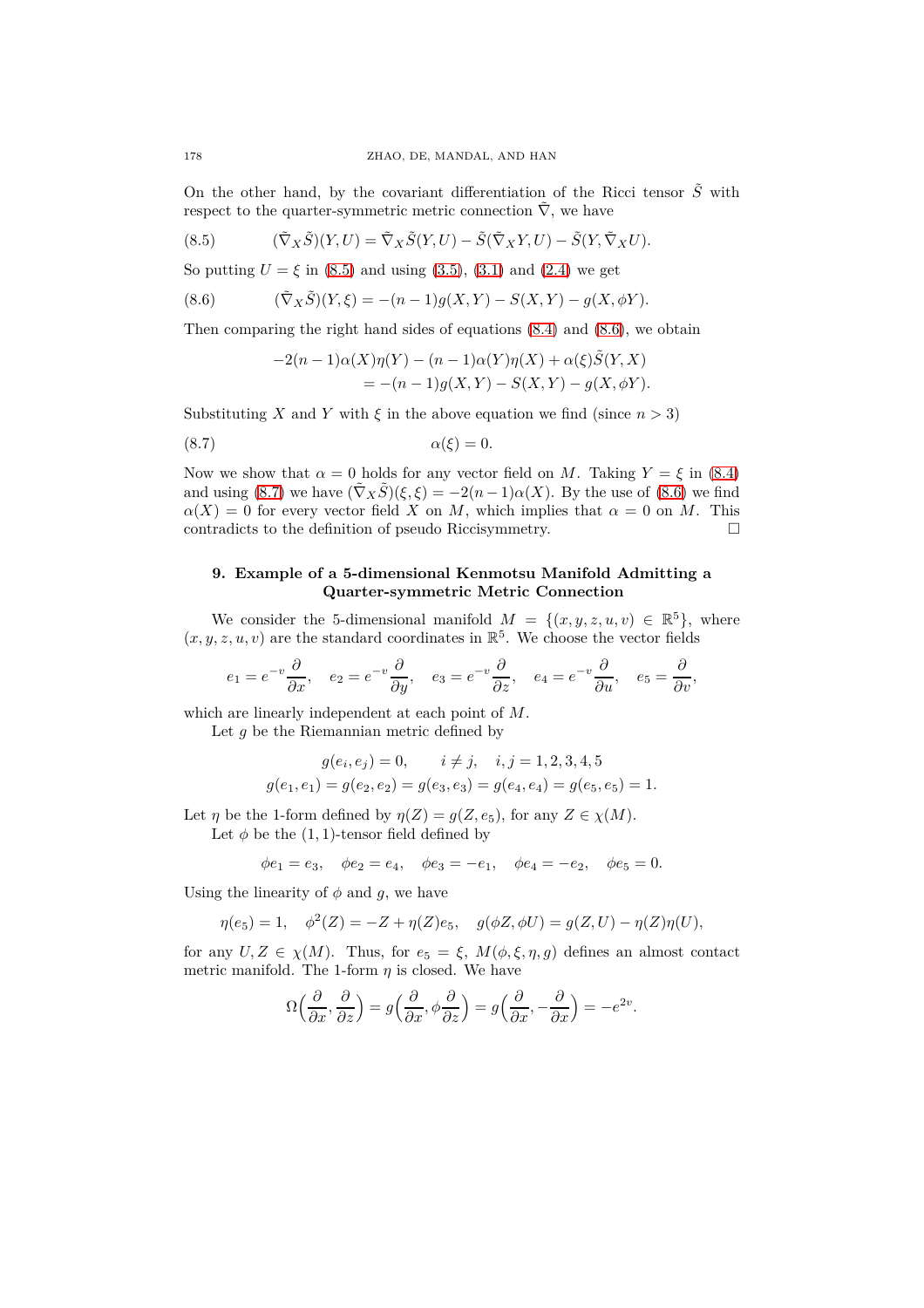Hence, we obtain  $\Omega = -e^{2v} dx \wedge dz$ . Thus,  $d\Omega = -2e^{2v} dv \wedge dx \wedge dz = 2\eta \wedge \Omega$ . Therefore,  $M(\phi, \xi, \eta, g)$  is an almost Kenmotsu manifold. It can be seen that  $M(\phi,\xi,\eta,g)$  is normal. So, it is a Kenmotsu manifold. Then we have

$$
[e_1, e_2] = [e_1, e_3] = [e_1, e_4] = [e_2, e_3] = 0, [e_1, e_5] = e_1,
$$
  

$$
[e_4, e_5] = e_4, [e_2, e_4] = [e_3, e_4] = 0, [e_2, e_5] = e_2, [e_3, e_5] = e_3.
$$

The Levi-Civita connection ∇ of the metric tensor *g* is given by Koszul's formula which is given by

$$
2g(\nabla_X Y, Z) = Xg(Y, Z) + Yg(X, Z) - Zg(X, Y) - g(X, [Y, Z]) - g(Y, [X, Z]) + g(Z, [X, Y]).
$$

Taking  $e_5 = \xi$  and using Koszul's formula we get the following

|                      |                         | $V_{e_1}e_4=0,$                                                                                                                         | $\nabla_{e_1}e_5=e_1,$                           |
|----------------------|-------------------------|-----------------------------------------------------------------------------------------------------------------------------------------|--------------------------------------------------|
|                      |                         | $\nabla_{e_2}e_4=0,$                                                                                                                    | $\nabla_{e_2}e_5=e_2,$                           |
| $\nabla_{e_3}e_2=0,$ |                         |                                                                                                                                         | $\nabla_{e_3}e_5=e_3,$                           |
| $\nabla_{e_4}e_2=0,$ | $\nabla_{e_4} e_3 = 0,$ | $\nabla_{e_4}e_4 = -e_5, \quad \nabla_{e_4}e_5 = e_4,$                                                                                  |                                                  |
| $\nabla_{e_5}e_2=0,$ | $\nabla_{e_5}e_3=0,$    | $\nabla_{e_5} e_4 = 0, \qquad \nabla_{e_5} e_5 = 0.$                                                                                    |                                                  |
|                      |                         | $\nabla_{e_1} e_1 = -e_5, \quad \nabla_{e_1} e_2 = 0, \qquad \nabla_{e_1} e_3 = 0,$<br>$\nabla_{e_2}e_2=-e_5, \quad \nabla_{e_2}e_3=0,$ | $\nabla_{e_3}e_3=-e_5, \quad \nabla_{e_3}e_4=0,$ |

Using the above relations in  $(3.1)$ , we obtain

$$
\begin{aligned} &\tilde{\nabla}_{e_1} e_1 = -e_5, \quad \tilde{\nabla}_{e_1} e_2 = 0, \qquad \tilde{\nabla}_{e_1} e_3 = 0, \qquad \tilde{\nabla}_{e_1} e_4 = 0, \qquad \tilde{\nabla}_{e_1} e_5 = e_1, \\ &\tilde{\nabla}_{e_2} e_1 = 0, \qquad \tilde{\nabla}_{e_2} e_2 = -e_5, \quad \tilde{\nabla}_{e_2} e_3 = 0, \qquad \tilde{\nabla}_{e_2} e_4 = 0, \qquad \tilde{\nabla}_{e_2} e_5 = e_2, \\ &\tilde{\nabla}_{e_3} e_1 = 0, \qquad \tilde{\nabla}_{e_3} e_2 = 0, \qquad \tilde{\nabla}_{e_3} e_3 = -e_5, \quad \tilde{\nabla}_{e_3} e_4 = 0, \qquad \tilde{\nabla}_{e_3} e_5 = e_3, \\ &\tilde{\nabla}_{e_4} e_1 = 0, \qquad \tilde{\nabla}_{e_4} e_2 = 0, \qquad \tilde{\nabla}_{e_4} e_3 = 0, \qquad \tilde{\nabla}_{e_4} e_4 = -e_5, \quad \tilde{\nabla}_{e_4} e_5 = e_4, \\ &\tilde{\nabla}_{e_5} e_1 = -e_3, \quad \tilde{\nabla}_{e_5} e_2 = -e_4, \quad \tilde{\nabla}_{e_5} e_3 = e_1, \qquad \tilde{\nabla}_{e_5} e_4 = e_2, \qquad \tilde{\nabla}_{e_5} e_5 = 0. \end{aligned}
$$

By the above results, we can easily obtain the non-vanishing components of the curvature tensors as follows:

$$
R(e_1, e_2)e_2 = R(e_1, e_3)e_3 = R(e_1, e_4)e_4 = R(e_1, e_5)e_5 = -e_1,
$$
  
\n
$$
R(e_1, e_2)e_1 = e_2, R(e_1, e_3)e_1 = R(e_5, e_3)e_5 = R(e_2, e_3)e_2 = e_3,
$$
  
\n
$$
R(e_2, e_3)e_3 = R(e_2, e_4)e_4 = R(e_2, e_5)e_5 = -e_2, R(e_3, e_4)e_4 = -e_3,
$$
  
\n
$$
R(e_2, e_5)e_2 = R(e_1, e_5)e_1 = R(e_4, e_5)e_4 = R(e_3, e_5)e_3 = e_5,
$$
  
\n
$$
R(e_1, e_4)e_1 = R(e_2, e_4)e_2 = R(e_3, e_4)e_3 = R(e_5, e_4)e_5 = e_4,
$$
  
\n
$$
\tilde{R}(e_1, e_2)e_2 = \tilde{R}(e_1, e_3)e_3 = \tilde{R}(e_1, e_4)e_4 = -e_1,
$$
  
\n
$$
\tilde{R}(e_1, e_2)e_1 = e_2, \tilde{R}(e_1, e_3)e_1 = \tilde{R}(e_2, e_3)e_2 = e_3,
$$
  
\n
$$
\tilde{R}(e_2, e_3)e_3 = \tilde{R}(e_2, e_4)e_4 = -e_2, \tilde{R}(e_2, e_5)e_5 = e_4 - e_2,
$$
  
\n
$$
\tilde{R}(e_3, e_4)e_4 = -e_3, \tilde{R}(e_2, e_5)e_2 = \tilde{R}(e_1, e_5)e_1 = \tilde{R}(e_4, e_5)e_4 = e_5,
$$
  
\n
$$
\tilde{R}(e_3, e_5)e_3 = e_5, \tilde{R}(e_1, e_4)e_1 = \tilde{R}(e_2, e_4)e_2 = \tilde{R}(e_3, e_4)e_3 = e_4,
$$
  
\n
$$
\tilde{R}(e_1, e_5)e_5 = e_3 - e_1, \tilde{R}(e_3, e_5)e_5 = -e_1 - e_3, \
$$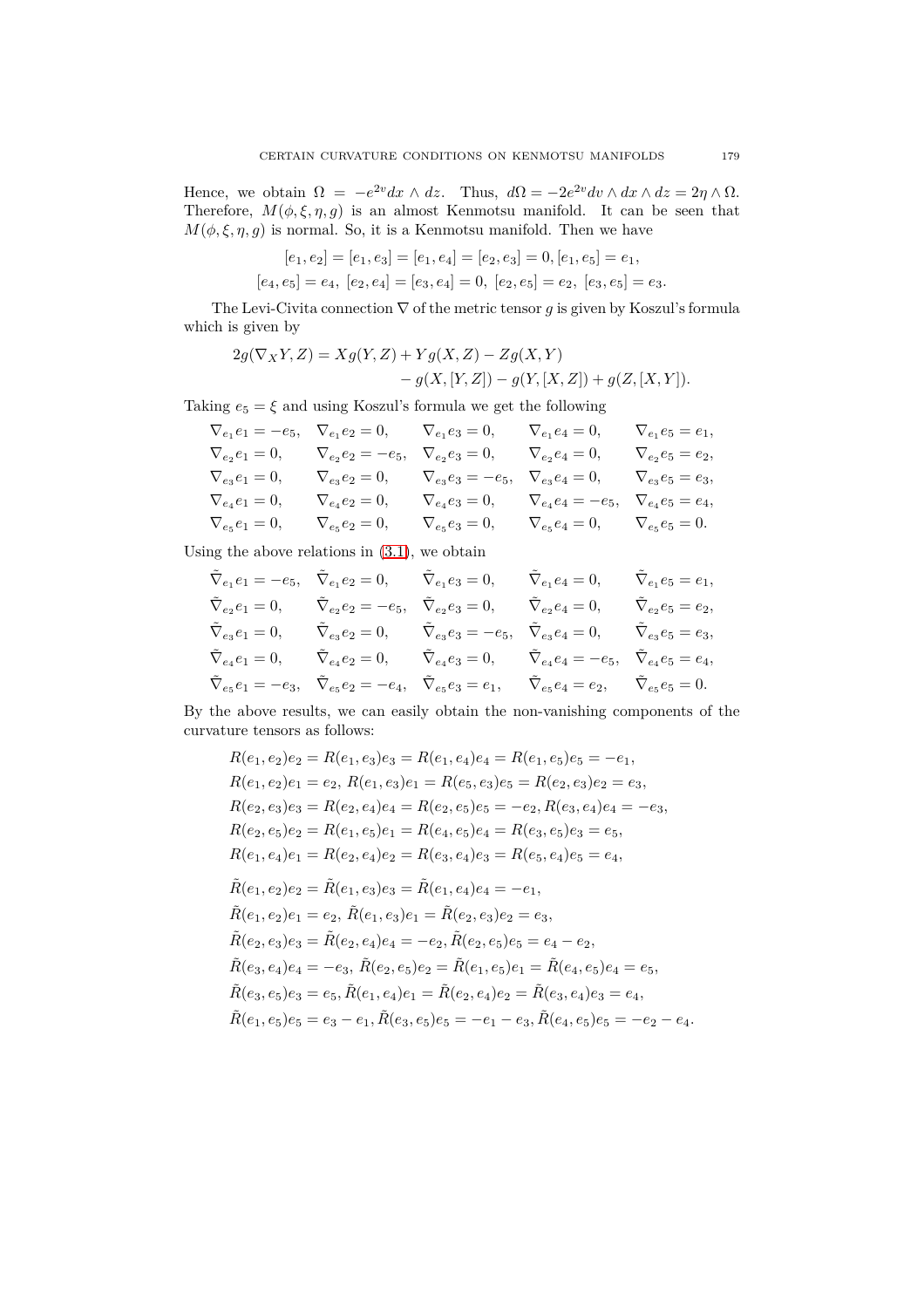With the help of the above results we get the Ricci tensors as follows:

<span id="page-11-17"></span>
$$
(9.1) \qquad S(e_1, e_1) = S(e_2, e_2) = S(e_3, e_3) = S(e_4, e_4) = S(e_5, e_5) = -4
$$

<span id="page-11-16"></span>
$$
(9.2) \qquad \tilde{S}(e_1, e_1) = \tilde{S}(e_2, e_2) = \tilde{S}(e_3, e_3) = \tilde{S}(e_4, e_4) = \tilde{S}(e_5, e_5) = -4.
$$

Therefore  $r = \sum_{i=1}^{5} S(e_i, e_i) = -20$  and  $\tilde{r} = \sum_{i=1}^{5} \tilde{S}(e_i, e_i) = -20$ .

From  $(9.2)$  it can be easily verified that the manifold is Ricci semisymmetric with respect to the quarter-symmetric metric connection. Also from  $(9.1)$  it follows that the manifold is Einstein with respect to the Levi-Civita connection. Therefore Theorem [4.2](#page-5-5) is verified.

Also  $\tilde{r} = r = -20$ . Again from the expressions of the curvature tensor we can easily verify that the manifold is *ξ*-concircularly flat with respect to the quartersymmetric metric connection. Hence Theorem [6.1](#page-7-7) is verified.

**Acknowledgments.** Supported by National Natural Science Foundation of China No. 11871275 and No. 11371194 and by NUST Research Funding No. 30920140132035.

#### **References**

- <span id="page-11-10"></span>1. D. E. Blair, *Contact manifolds in Reimannian geometry*, Lect. Notes Math. **509**, Springer-Verlag, 1976.
- <span id="page-11-3"></span><span id="page-11-2"></span>2. , *Inversion Theory and Conformal Mapping*, Stud. Math. Libr. **9**, AMS, 2000.
- 3. D. E. Blair, J. S. Kim, M. M. Tripathi, *On the concircular curvature tensor of a contact metric manifold*, J. Korean Math. Soc. **42** (2005), 883–892.
- <span id="page-11-9"></span>4. S. C. Biswas, U. C. De, *Quarter-symmetric metric connection in an SP-Sasakian manifold*, Commun. Fac. Sci. Univ. Ank., SÉr. A1, Math. Stat. **46** (1997), 49–56.
- <span id="page-11-13"></span><span id="page-11-4"></span>5. M. C. Chaki, *On pseudo Ricci symmetric manifolds*, Bulg. J. Phys **15** (1988), 526–531.
- 6. U. C. De, G. Pathak, *On* 3*-dimensional Kenmotsu manifolds*, Indian J. Pure Appl. Math. **35** (2004), 159–165.
- <span id="page-11-0"></span>7. S. Golab, *On semi-symmetric and quarter-symmetric linear connections*, Tensor, New Ser. **29** (1975), 249–254.
- <span id="page-11-7"></span>8. Y. L. Han, T. Y. Ho, P. B. Zhao, *Some invariants of quarter-symmetric metric connections under the projective transformation*, Filomat **27** (2013), 679–691.
- <span id="page-11-8"></span>9. Y. L. Han, F. Y. Fu, P. B. Zhao, *A class of non-holonomic projective connections on sub-Riemannian manifolds*, Filomat **31**(5) (2017), 1295–1303.
- <span id="page-11-15"></span>10. S. P. Hong, C. Özgür, and M. M. Tripathi, *On some special classes of Kenmotsu manifolds*, Kuwait J. Sci. Eng. **33**(2006), 19–32.
- <span id="page-11-12"></span>11. J. B. Jun, U. C. De, G. Pathak, *On Kenmotsu manifolds*, J. Korean Math. Soc. **42** (2005), 435–445.
- <span id="page-11-11"></span>12. K. Kenmotsu, *A class of almost contact Riemannian manifolds*, Tohoku Math. J. **24** (1972), 93–103.
- <span id="page-11-14"></span>13. V. F. Kirichenko, *On the geometry of Kenmotsu manifolds*, Dokl. Akad. Nauk, Ross. Akad. Nauk **380** (2001), 585–587.
- <span id="page-11-1"></span>14. W. Kuhnel, *Conformal transformations between Einstein spaces*, In: R. S. Kulkarni, U. Pinkall (eds) Conformal Geometry. Aspects of Mathematics / Aspekte der Mathematik **12** (1988), Vieweg+Teubner Verlag, Wiesbaden, 105–146.
- <span id="page-11-5"></span>15. K. Mandal, U. C. De, *Quarter-symmetric metric connection in a P-Sasakian manifold*, An. Univ. Vest Timiş., Ser. Mat.-Inform. **53** (2015), 137–150.
- <span id="page-11-6"></span>16. S. Mukhopadhyay, A. K. Roy, B. Barua, *Some properties of quarter-symmetric metric connection on a Riemannian manifold,* Soochow J. Math. **17** (1991), 205–211.